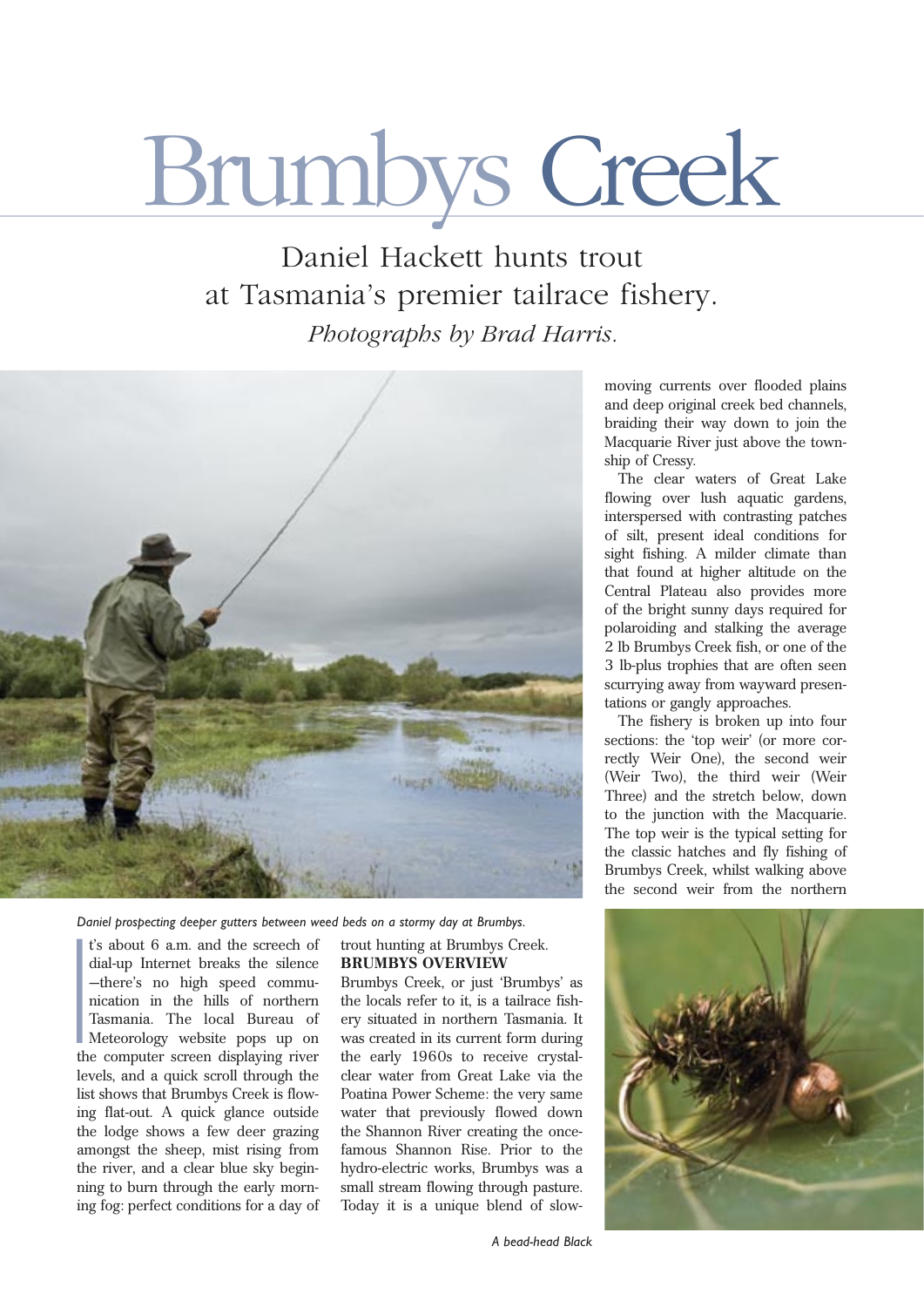*A closer view of those deep, weedy channels in the foreground—ideal trout habitat.*

> BRUMBYS CREEK IS WITHOUT DOUBT ONE OF AUSTRALIA'S BEST SIGHT-FISHING DESTINATIONS. IT'S A FISHERY BASED ON QUALITY RATHER THAN QUANTITY, BUT IF YOU ARE AFTER A DAY OF 'TROUT HUNTING', THEN BRUMBYS CREEK IS FOR YOU.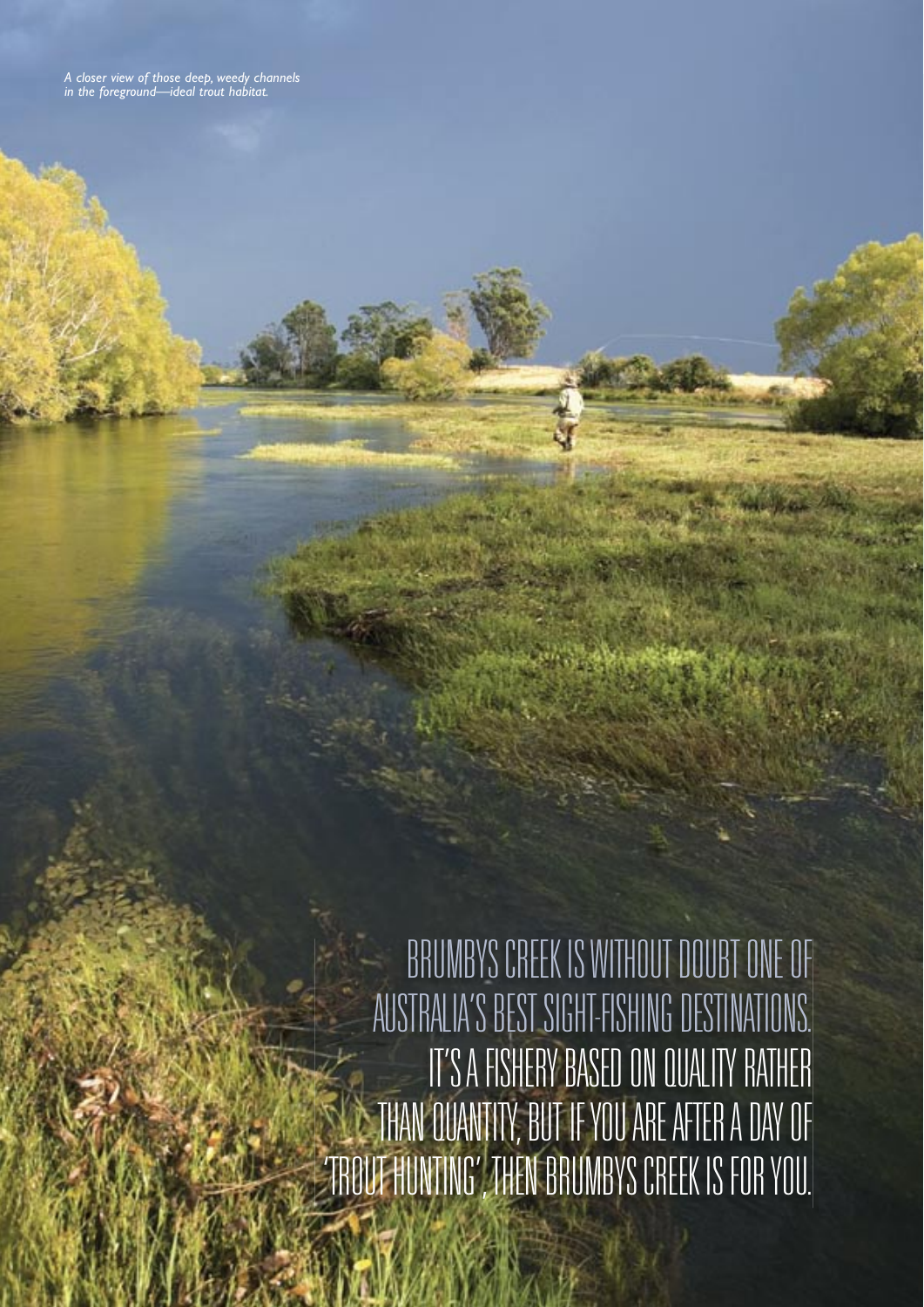

WHEN IT COMES TO DRY FLY FISHING, THE SHAVING BRUSH WOULD TAKE THE CAKE AS THE NUMBER ONE 'GO-TO' FLY FOR BRUMBYS.

## Brumbys Creek*. . . continued*

The third weir is easily accessible and nearly always has fish showing. From there downstream, Brumbys becomes harder to fish and to access, although a high 'nutrient' output from the fish farm neighbouring the river can provide perfect conditions for growing double figure browns that loiter near the outflow.

#### **BRUMBYS HABITATS**

According to recent aquatic surveys conducted by Peter Davies and Laurie Cook, Brumbys Creek supports three major habitat types, with the main one comprising aquatic macrophyte (weed) beds which grow over a silt or mud bottom—this aquatic terrain dominates the pondage areas above each weir. For the fly fisher, this is where most of the quality fishing occurs, and where the larger fish are found. The dominant water plants are aquatic milfoil (*Myriophyllum*) and pondweed (*Potamogeton*).

From a fishing point of view, the milfoil beds found in the slower backwaters—in contrast to the pondweed beds which are found in slightly faster channels—are the key habitat. These give rise to the best spinner hatches, tailing and finning fish, and polaroiding.

The other main habitat types identified by Davies and Cook are the channel hard pans found above and below the weir pondages, and the channel gravel beds. The gravel beds are of more interest to the angler as they support relatively high numbers of mayflies and snowflake caddis. Whilst the fishing in these areas may not be as good as that amongst the main weedbeds, larger trout are often found immediately downstream of productive gravel banks, where they hoover down wayward duns and fluttering caddis.

#### **BRUMBYS FLIES & METHODS**

A more detailed look at the reported aquatic surveys reveals a dominance of small aquatic snails and amphipods in the weed beds, and this has a bearing on fly selection.

I would guess that 75 per cent of the Brumbys fish caught by guided anglers are taken on the Black & Peacock Spider which, when tied in sizes 14 and 16, is essentially a snail imitation. When retired guide Andrew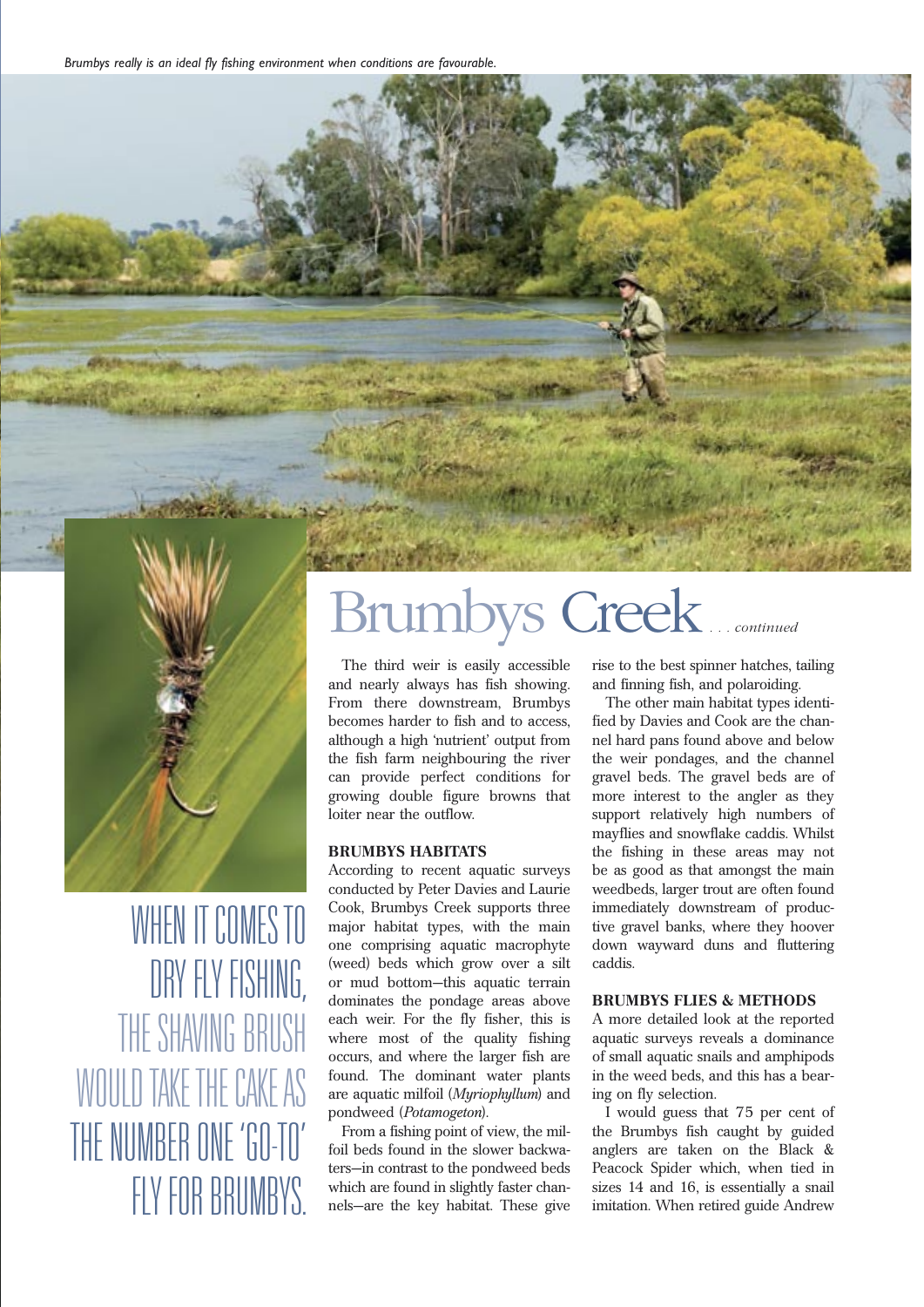

Harker introduced me to the Black & Peacock at Brumbys, I could see that it worked (Andrew made me row him around whilst he caught six fish on the trot using it), but I didn't know why it was so deadly. The recent survey data explains this in no uncertain terms: snails account for 40 per cent of total fauna abundance in aquatic milfoil habitats and 17 per cent in pondweed habitats.

Another wet fly I rely on a lot at Brumbys is one I call a Woolly Caddis. This began life as a clipped Woolly Worm, inspired by stories of Cressy local Terry Connell's exploits with his own Woolly Worm at Brumbys. Slowly the fly was downsized and colours were tweaked until, at a distance, perhaps with your eyes slightly squinted and blurred, the fly could pass as an amphipod. According to the surveys, amphipods represent 24 per cent of total fauna abundance in aquatic milfoil habitat and 41 per cent in pondweed habitat, and Brumbys fish love to feed on them with heads down in the weed and tails waving in the air.

The final addition to the fly was to include a yellow chenille 'stick caddis' head, making it a generalist caddis/ amphipod pattern, ideal for tailing fish anywhere.

With snails and amphipods account-

ing for at least 60 per cent of available food in the weedbed habitats, these two wet flies have things covered. This knowledge saves time wasted when constantly changing flies and allows the angler to focus on searching for fish and making effective, confident presentations.

When it comes to dry fly fishing, the Shaving Brush would take the cake as the number one 'go-to' fly for Brumbys. You can tie these in a few different ways, including adding a bit of sparkle either side of the collar, or

adding a Glister dubbed body on a curved hook, but generally, the good old Shaving Brush and a good dragfree presentation does the trick.

The Shaving Brush is not ideal for suspending a snail pattern, so for fishing the snail in tandem with a dry, something like a Red Humpy is a good choice. Avoid the Royal Wulff: although it works from time to time, I find that it spooks a lot of Brumbys fish whereas a small Humpy, with its lower beetle-like profile, seems to get eaten when you least expect it, and



*Cold, clear water adds to the fighting spirit of Brumbys trout.*